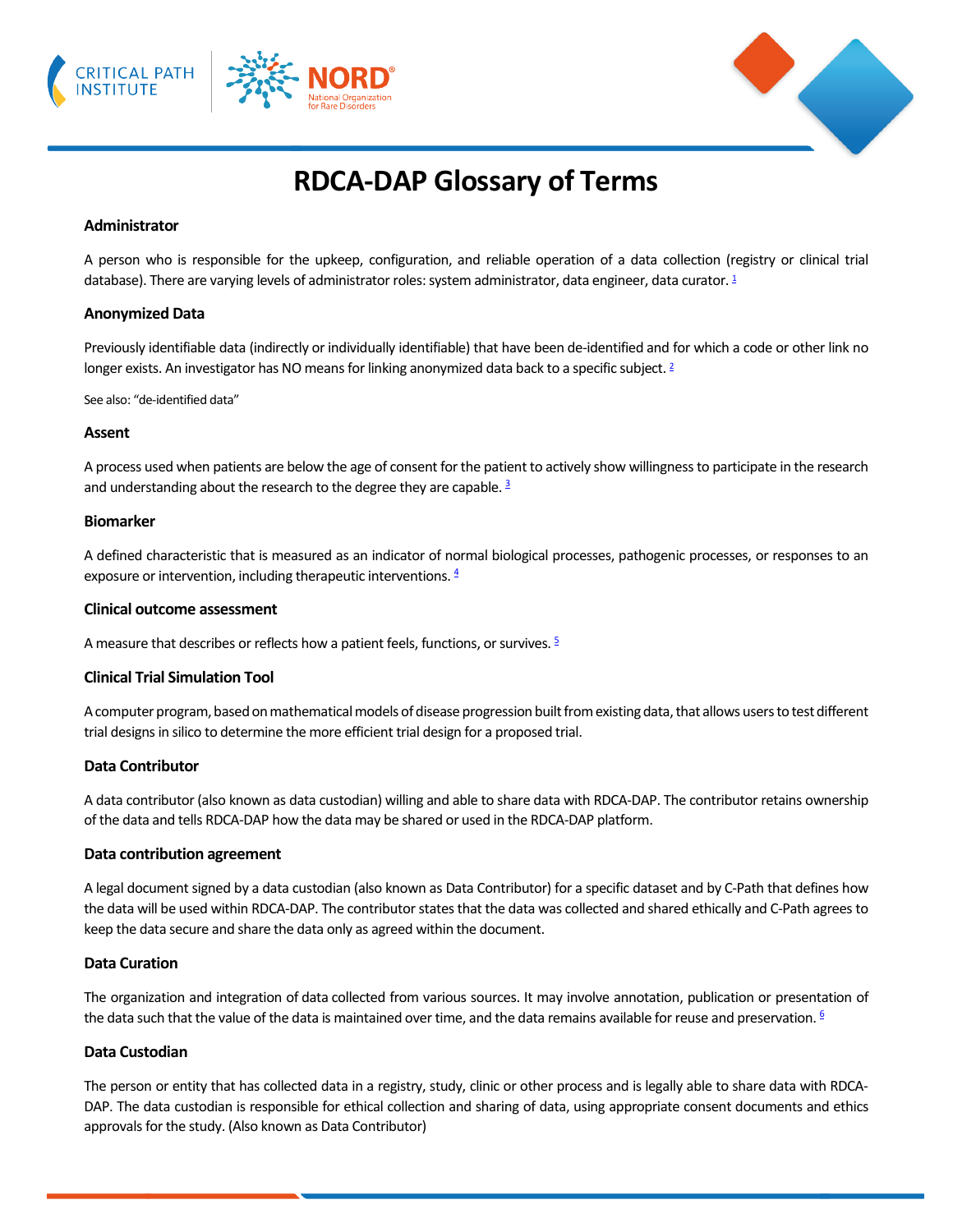## **Data Engineer**

A person who sets up and maintains the data infrastructures that support information systems and applications. Data engineers are responsible for building and maintaining pipelines that feed data to data scientists. <sup>7</sup>

## **Data governance**

The process of creating and maintaining mechanisms for responsibly acquiring, storing, safeguarding, and using data in a way that demonstrates good stewardship.<sup>[8](https://www.ncbi.nlm.nih.gov/pmc/articles/PMC2965885/)</sup>

## **Data Integration**

Combining data from different sources and providing users with a unified view of them.  $2$ 

## **Data Lake**

A system or repository of data stored in its natural/raw format, usually object blobs or files that can include structured data from relational databases, semi-structured data (CSV, logs, XML, JSON), unstructured data and binary data.  $^{10}$ 

## **Data Silo**

A data store or repository that is isolated from other data sources due to lack of access or shared standards, metadata, and formats.

## **Data standard**

The rules by which data are described and recorded.  $11$ 

## **Common Data Model**

Common Data Models are used to integrate data that come from multiple different sources in a standardized format using a commonly defined structure and relationships between the data. An example of a common data model is the Study Data Tabulation Model.  $\frac{12}{2}$ 

## **Data Use Committee**

RDCA-DAP has established a data use committee that reviews research applications from users who wish to access and use data from the platform. This committee consists of representatives from NORD, C-Path, the rare disease community and academia. The committee will review all ethical research requests that can be completed by the proposed user with available data. Aka: data standards and monitoring board, data access committee

## **Database**

A structured set of data held in a computer or cloud environment, especially one that is accessible in various ways. Database structures can be as simple as a spreadsheet or as complex as a complex relational or graph model.  $\frac{1}{2}$ 

## **Datamart**

Subset of data extracted from all the data within RDCA-DAP to be used for a specific analysis.

## **De-identified data**

Also known as: anonymized data, pseudonomyzed data: A record in which identifying information is removed so that the data cannot be traced back to an individual.

Under th[e HIPPA Privacy Rule,](https://irb.ucsf.edu/hipaa) data are de-identified if either:

- 1. an experienced expert determines that the risk that certain information could be used to identify an individual is "very small" and documents and justifies the determination, or
- <sup>2.</sup> the data do not include any of the 18 identifiers (of the individual or his/her relatives, household members, or employers) which could be used alone or in combination with other information to identify the subject. Note that even if these identifiers are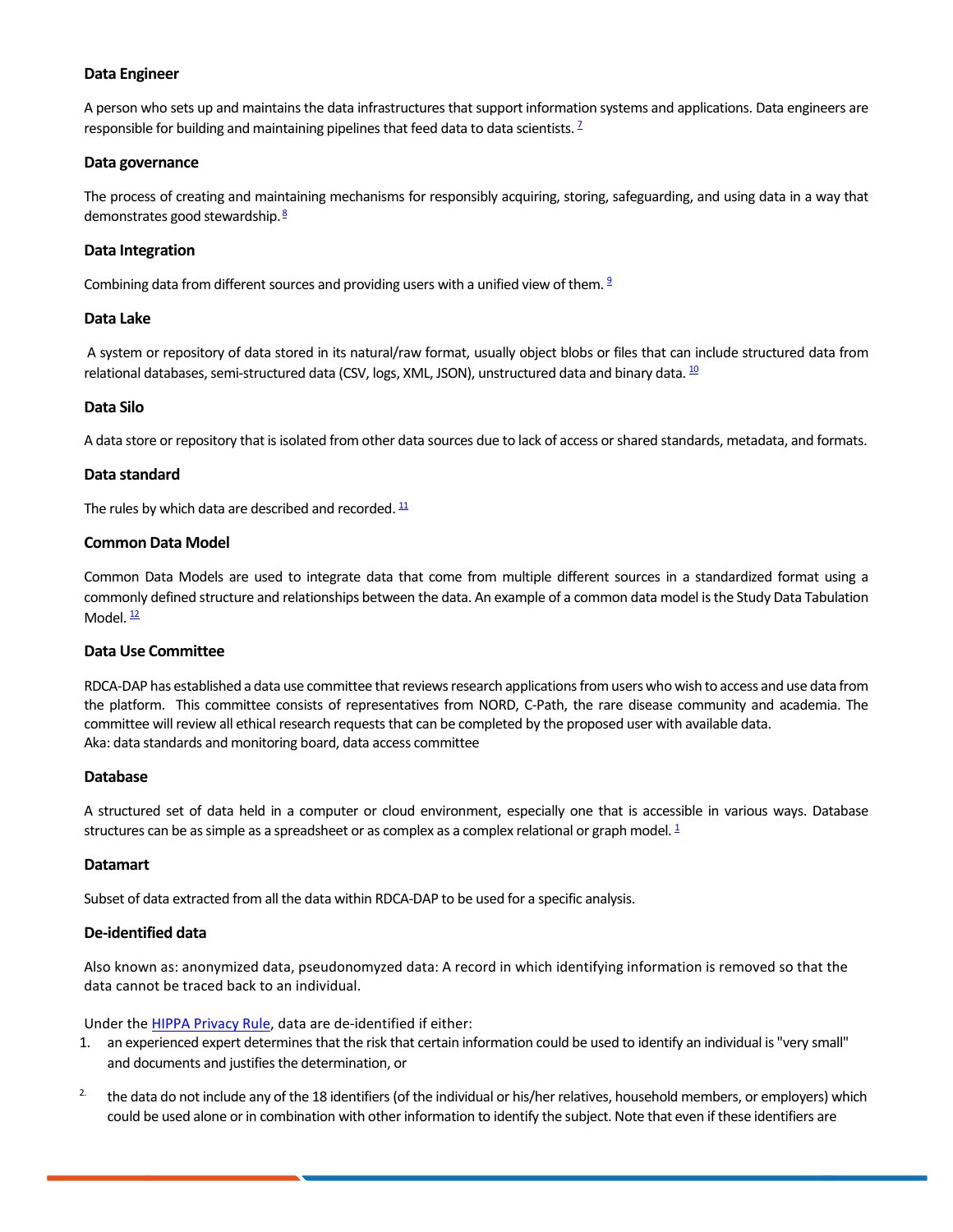removed, the Privacy Rule states that information will be considered identifiable if the covered entity knows that the identity of the person may still be determined.  $\frac{13}{2}$ 

Under GDPR all direct and indirect identifiers must be removed from the data.  $\frac{14}{1}$ 

See also: "anonymized data", pseudonomyzed data"

## **Federated data**

A virtual database or data system that aggregates data that are stored in multiple physical locations by providing a shared data model and access method.

#### **IRB**

Institutional Review Board (IRB)/Independent Ethics Committee (IEC) – An independent body constituted of medical, scientific, and nonscientific members whose responsibility it is to ensure the protection of the rights, safety, and well-being of human subjects involved in a trial or other study by, among other things, reviewing, approving, and providing continuing review of protocols and amendments, and of the methods and material to be used for obtaining and documenting informed consent of the trial participant.<br>[15](https://www.nia.nih.gov/research/dgcg/nia-glossary-clinical-research-terms)

#### **Informed consent**

A process by which a participant or legal guardian voluntarily confirms his or her willingness to participate in a particular trial, after having been informed of all aspects of the trial that are relevant to the participant's decision to take part in the clinical trial. Informed consent is usually documented by means of a written, signed, and dated informed consent form, which has been approved by an IRB/IEC.  $\frac{15}{15}$ 

#### **Individually identifiable data**

Any information that includes personal identifiers (18 HIPAA Identifiers or any subset of health information that identifies the individual or can reasonably be used to identify the individual).  $\frac{16}{5}$ 

## **Indirectly identifiable**

Indirect identification means you cannot identify an individual through the information you are processing alone, but you may be able to by using other information you hold or information you can reasonably access from another source. A third party using your data and combining it with information they can reasonably access to identify an individual is another form of indirect identification. To determine what data may be considered identifiable, please see de-identified.  $17$ 

## **Medical Product Development Tool**

Methods, materials, or measurements used to assess the effectiveness, safety, or performance of a medical product. In a regulatory context, examples of MPDTs are [clinical outcome](https://www.ncbi.nlm.nih.gov/books/NBK338448/def-item/glossary.clinical-outcome/) [assessment](https://www.ncbi.nlm.nih.gov/books/NBK338448/def-item/glossary.assessment/)s, assessments of biomarkers, and non-clinical assessment methods or models.  $\frac{18}{3}$ 

#### **Metadata**

Data that provides information about other data. Includes descriptive metadata, structural metadata, and administrative metadata.

## **Natural History Study**

A study that collects information about the natural history of a disease (I.e. disease course) in the absence of an intervention, from the disease's onset until either its resolution or the individual's death.  $\frac{19}{2}$ 

## **Ontology**

A representation, formal naming and definition of the categories, properties and relations between the concepts, data and entities that substantiate one, many, or all.

More simply, an ontology is a way of showing the properties of a subject area and how they are related, by defining a set of concepts and categories that represent the subject.  $\frac{20}{2}$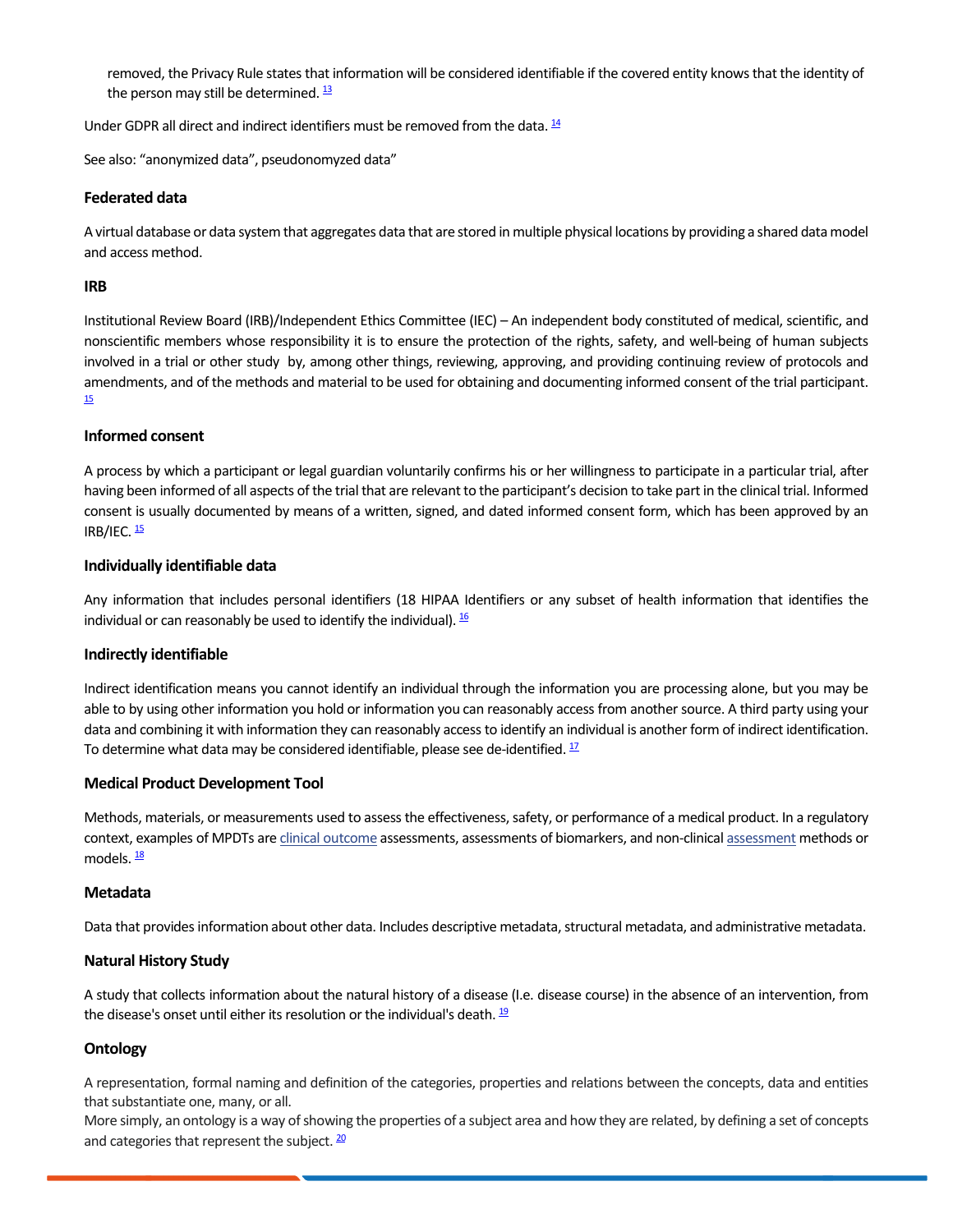# **Study Participant/ Subject**

Human subject means a living individual about whom an investigator (whether professional or student) conducting research:

- i. Obtains information or biospecimens through intervention or interaction with the individual, and uses, studies, or analyzes the information or biospecimens; or
- ii. Obtains, uses, studies, analyzes, or generates identifiable private information or identifiable biospecimens.  $21$

## **Patient-reported outcome instrument**

Any report of the status of a patient's health condition that comes directly from the patient, without interpretation of the patient's response by a clinician or anyone else[. 21](http://www.fda.gov/)

## **P.I. - Principal Investigator**

The person who is responsible for the scientific and technical direction of the entire clinical study or other data collection.  $22$ 

#### **Pseudonymized data**

Previously identifiable data (indirectly or individually identifiable) that have been de-identified and for which a code or other link still exists but is kept separately from the data. An investigator can only link pseudonymized anonymized data back to a specific subject by going back to the original source of data.  $\frac{23}{2}$ 

## **Query**

A request for information from a database. Queries can be conducted in the database by selecting parameters from a pre-determined menu and specifying certain fields and values that define that query to produce tailored results[. 1](https://rarediseases.org/)

## **Real-World Data**

Real-world *data* are the data relating to patient health status and/or the delivery of health care routinely collected from a variety of sources (for example: electronic health records, claims and billing activities, product and disease registries, patient-generated data including in home-use settings, data gathered from other sources that can inform on health status, such as mobile devices).  $24$ 

## **Registry**

A registry is simply a [database](https://toolkit.ncats.nih.gov/glossary/database/) that collects and stores specified types of information that are usually related in some way. In the context of the therapy development pathway, a registry usually collects information about patients who have a specific disease or condition and may be referred to as a [patient registry.](https://toolkit.ncats.nih.gov/glossary/patient-registry/) However, other registries may seek participants who are healthy and are interested in volunteering for [phase](https://toolkit.ncats.nih.gov/glossary/phases-of-clinical-trials/) 1 clinical trials. Registries may contain information that is reported by patients, by clinicians or researchers, or a combination. The goals of registries vary as does the information being collected.  $\frac{25}{2}$ 

## **Registry Platform**

An existing IT platform designed to host and run a registry in a consistent way across multiple disease areas or types.

## **Reporter**

In research studies designed to collect patient experience data, the reporter is the individual, group of individuals, or entity providing patient experience data. Reporters may be patients, parents, sexual/romantic partners, caregivers, physicians, or other healthcare professionals. Selection of an appropriate reporter in a given research study will depend on the definition of the target patient population of interest. If a patient in the target population can be reasonably expected to reliably self-report, then one would expect the patient herself/himself to be the reporter in that research study.  $\frac{26}{5}$ 

## **Respondent**

The individual who is entering data into a registry system. For patient-reported registries this may be the individual themselves or a legally authorized representative. For clinical registries this may be a doctor, other health professional or a member of the clinical staff. (Also known as Reporter)